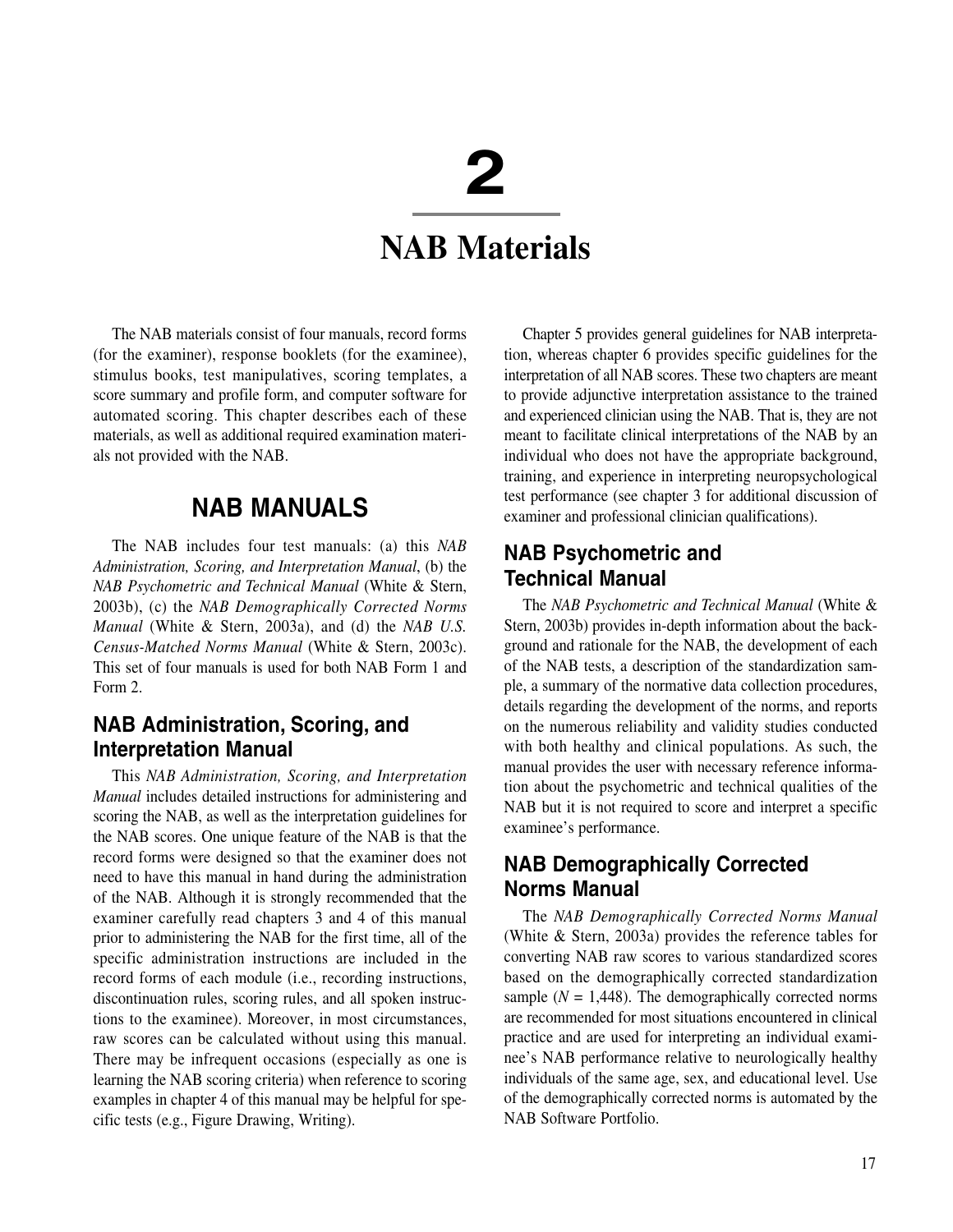#### **NAB U.S. Census-Matched Norms Manual**

*The NAB U.S. Census-Matched Norms Manual (White & Stern, 2003c) provides the reference tables for converting NAB raw scores to various standardized scores based on the U.S. Census-matched standardization sample (N = 950). The age-based, U.S. Census-matched sample was developed to closely match the proportions of the current population of the U.S. with respect to the demographic characteristics of education, sex, ethnicity, and geographic region in each age group, and these norms are used to interpret an individual's NAB performance relative to the U.S. population as a whole. Use of the census-matched norms is automated by the NAB Software Portfolio.*

## **NAB Software Portfolio**

*The NAB Software Portfolio (NAB-SP) automates many of the steps involved in calculating raw scores and in obtaining normative scores and profiles. The NAB-SP allows a NAB protocol to be scored in a fraction of the time required by hand scoring. The NAB-SP produces two different score reports: (a) the NAB Screening Module Score Report and (b) the NAB Main Modules Score Report. The NAB-SP allows the user to choose which normative sample (i.e., the demographically corrected normative sample or the agebased, U.S. Census-matched normative sample) to use for report and profile generation. It includes built-in, easy-touse report editing features. It generates profile graphs with the ability to overlay profiles from prior NAB administrations for a specific client. Reports can be exported to common word processing programs, and client data can be exported to many spreadsheet and database programs. The NAB-SP is very flexible, and may be used to score and to generate normative scores even when only one NAB test is administered. In summary, the NAB-SP offers significant reductions in scoring time as well as reductions in the possibility of committing clerical errors during the scoring process.*

# **TEST ADMINISTRATION MATERIALS**

*The modular design of the NAB results in an organized and easy-to-use set of test administration materials. Each of the six NAB modules has an associated record form and stimulus book. The Screening, Attention, Language, and Executive Functions Modules also have response booklets. All of these materials are color-coded by module, such that each module record form, response booklet, and stimulus book are printed in the same color scheme, which differs from the other modules (see Table 2.1). A major goal of NAB development was to minimize the amount of manipulatives necessary for test administration. Therefore, there are only two sets of manipulatives: the plastic "tans" used for Design Construction (Screening and Spatial Modules) and the map used for Map Reading (Spatial Module).*

## **Record Forms**

*Each NAB module has two record forms: one for Form 1 and one for Form 2. The record forms provide all of the necessary instructions for test administration and scoring, as well as adequate space for recording examinee responses for each test. In addition, each record form has a score summary table that allows for both a numerical and a graphical display of the raw and various standardized scores for the module. General instructions for using the record forms are provided in chapter 3, but more comprehensive instructions are given for each module in chapter 4.* 

#### **Response Booklets**

*Excluding the Memory and Spatial Modules, each NAB module has two response booklets: one for Form 1 and one for Form 2. The response booklets are used for tests that require the examinee to write, draw, or provide other similar responses (e.g., maze completion).* 

| <b>Module</b>              | Record<br>form colors | <b>Stimulus</b><br>book colors | <b>Response</b><br>booklet colors | <b>Manipulatives</b> |
|----------------------------|-----------------------|--------------------------------|-----------------------------------|----------------------|
| Screening                  | Burgundy and black    | Burgundy and black             | Burgundy and black                | Tans                 |
| Attention                  | Green and black       | Green and black                | Green and black                   |                      |
| Language                   | Orange and black      | Orange and black               | Orange and black                  |                      |
| Memory                     | Teal and black        | Teal and black                 |                                   |                      |
| Spatial                    | Blue and black        | Blue and black                 |                                   | Tans and Map         |
| <b>Executive Functions</b> | Purple and black      | Purple and black               | Purple and black                  |                      |

**Table 2.1 NAB Administration Materials by Module**

*Note. In addition to the module-specific materials, the NAB Score Summary and Profile Form is used to integrate test data from multiple NAB modules. Separate scoring templates are provided for the Numbers & Letters tests in the Screening and Attention Modules (printed in burgundy and green, respectively).*